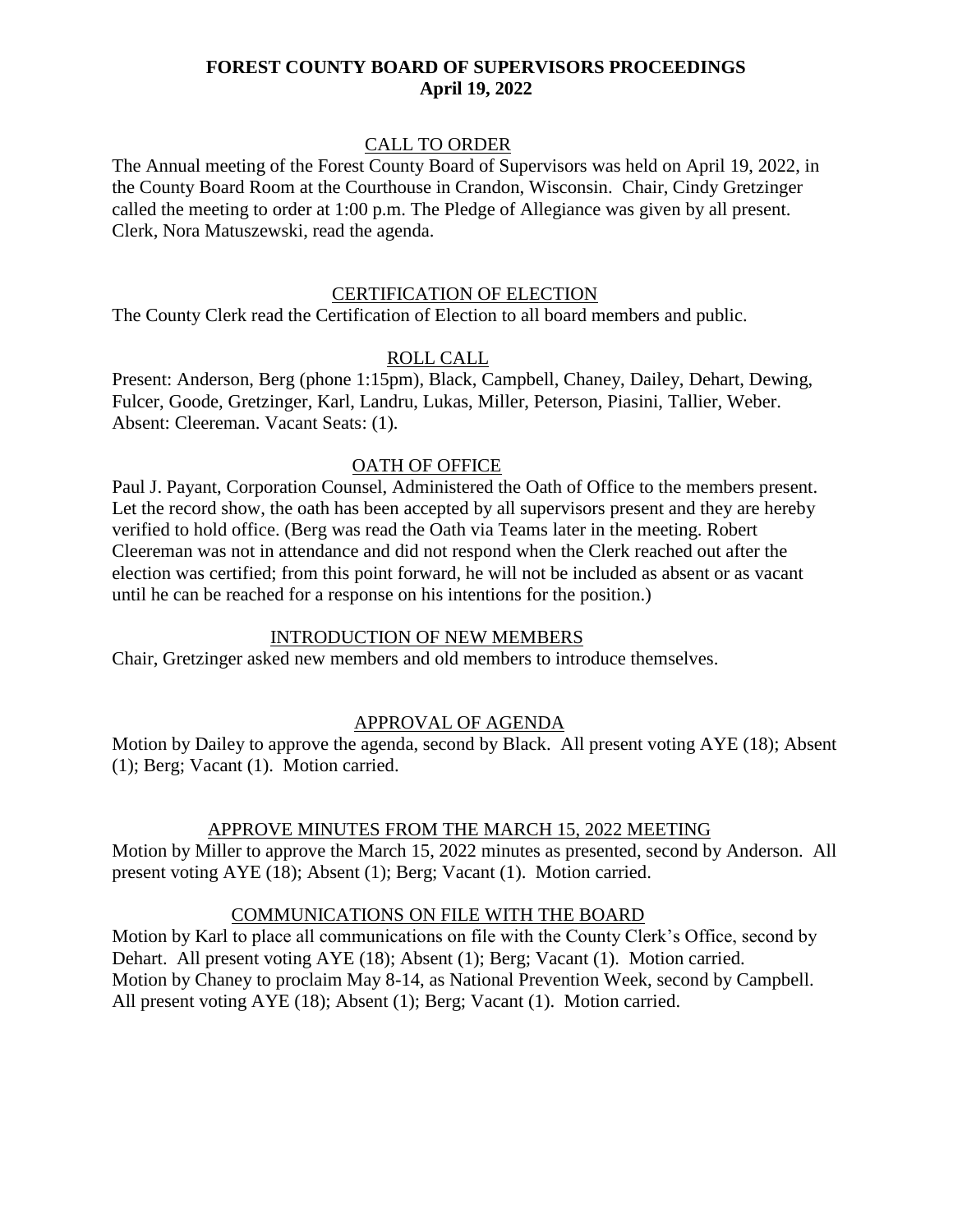# APPOINTMENTS OR ELECTIONS

# CHAIRMAN

The Clerk read one (1) letter of application from Cindy Gretzinger. Current Chair, Gretzinger called three (3) times for any other nominations from the floor. None were given. Motion by Chaney to close the nominations and name Gretzinger as Chair, second by Dehart. All present voting AYE (18); Absent (1); Berg; Vacant (1). Motion carried. Gretzinger is elected to Chair, and thanked all for their support.

# 1 st VICE CHAIR

The Clerk read one (1) letter of application from Terry Lukas. Chair, Gretzinger called three (3) times for any other nominations from the floor. None were given. Motion by Dailey to close the nominations and name Lukas as  $1<sup>st</sup>$  Vice Chair, second by Landru. All present voting AYE (18); Absent (1); Berg; Vacant (1).

Motion carried. Lukas is elected to  $1<sup>st</sup>$  Vice Chair.

# 2 ND VICE CHAIR

The Clerk read one (1) letter of application from William Chaney. Chair, Gretzinger called three (3) times for any other nominations from the floor. None were given. Motion by Weber to close the nominations and name Chaney as 2nd Vice Chair, second by Dailey. All present voting AYE (18); Absent (1) Berg; Vacant (1).

## HIGHWAY COMMITTEE – THREE (3) MEMBERS

The Clerk read (4) letters of application from David Campbell, Mike Miller, Ron Karl and Scott Goode. Gretzinger called three (3) times for any other nominations from the floor. None were given. Paul Payant explained there were two ways the vote could take place; the first being, the top three (3) with the most votes would be placed in the positions; or he explained there would have to be two separate votes taken, the first would eliminate the lowest tally and then the second would do the same, which would leave the remaining three for the positions. It was mutually agreed to just take one vote, and the top three (3) with the most votes would be on the Highway Committee. Tellers, Payant and Matuszewski collected all votes. Karl received fifteen (15), Miller received ten (10), Goode received thirteen (13) and Campbell received (18). Miller was eliminated. Motion by Dailey to approve/close nominations, second by Berg. All present voting AYE (19); Vacant (1). Karl, Goode and Campbell are elected to the Highway Committee.

## APPOINTMENT FOR NCWRPC – CINDY GRETZINGER

Motion by Karl to appoint Gretzinger to the NCWRPC, second by Campbell. All present voting AYE (19); Vacant (1). Motion carried.

APPOINTMENTS TO ITBEC & TOURISM Gretzinger is on the committees and appoints Chaney.

#### APPOINTMENT TO BOARD OF ADJUSTMENT – HARRY THURIN, CASEY SPONABLE, BILL LESTER (NEW), LEE LAMERS & ROGER STREGE (ALTERNATE) Motion by Karl to appoint above names Board of Adjustment members, second by Black. All present voting AYE (19); Vacant (1). Motion carried.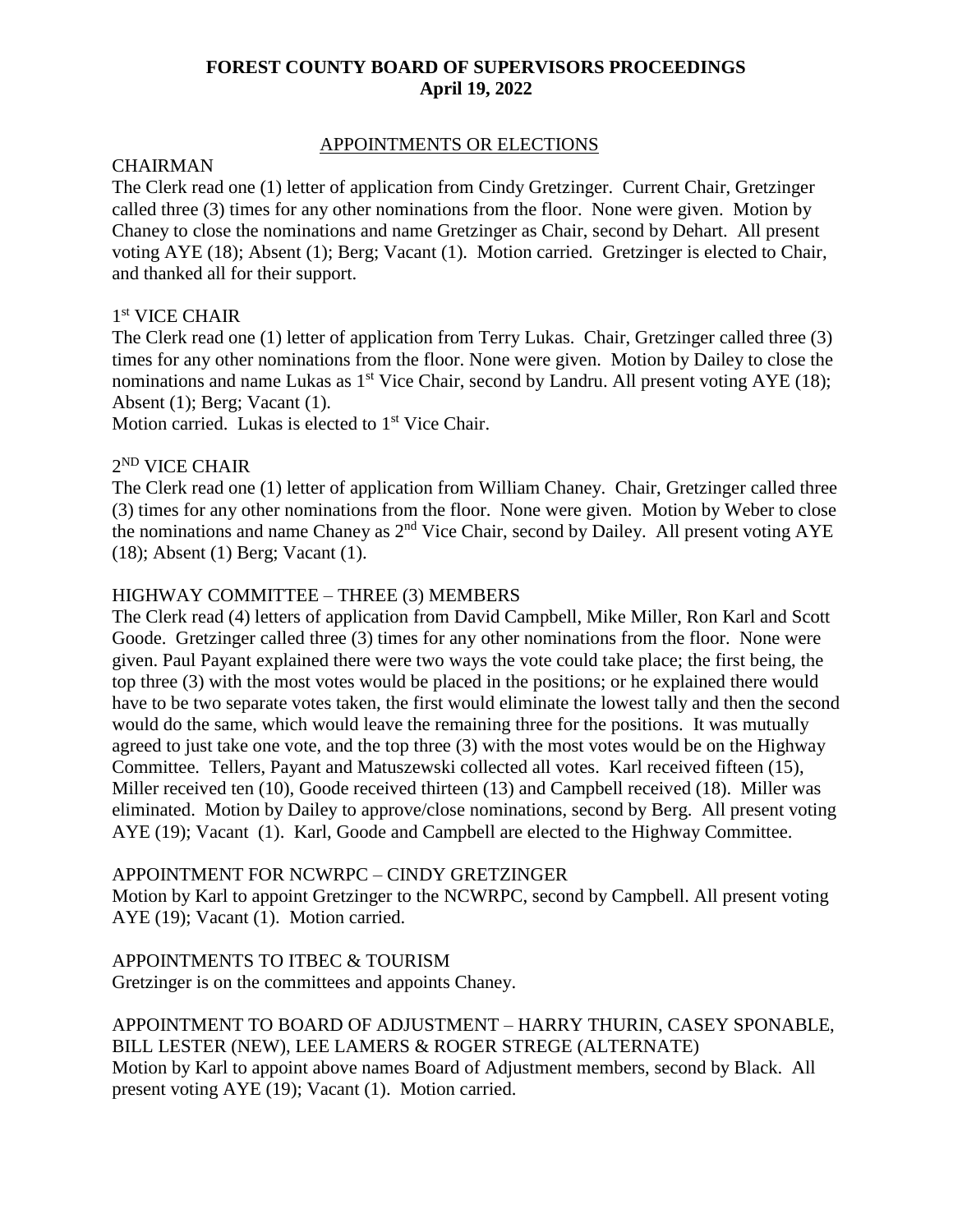# APPOINTMENT TO HUMAN SERVICE BOARD – CINDY GRETZINGER Motion by Dehart to appoint Cindy Gretzinger to the Human Service Board, second by Black. All present voting AYE (19); Vacant (1). Motion carried.

# APPOINTMENT OF PUBLIC HEALTH DIRECTOR: SAMANTHA HOFFMAN Cindy Gretzinger made the official appointment of Samantha Hoffman to the Public Health Director.

Samantha was available for introductions.

# PERSONAL APPEARANCES

PERSONAL APPEARANCES

Cindy welcomed all new and old board members and told them she was very happy with all that has been accomplished.

Highway-Campbell

The department is doing well right now and he is very proud of the department, they would be starting to hot mixing soon.

Forestry-Chaney

The weather has been bad, which is making it difficult to get the work under way to get the park opened up by June. The department is starting to mark timber.

Health-Black Sammi Hoffman is the new director and Covid cases are down.

Zoning-Karl Permits are flying in, Sandy is going a great job.

Social Services-Anderson

The department is currently still looking for three (3) social workers. Things are looking up compared to where the department was.

# Building/Finance/Economic Development-Lukas

The Building/Courthouse has been remodeled with about \$1,000,000,000 remaining; spending \$750,000 for Broadband Expansion along with grant funding, with another project on the verge of beginning in the amount of \$7,000,000 of fiber (Grant/ARPA funds). The next board meeting there will be discussion with Bug Tussel. Mark Ferris is leaving as FCEDP Director.

Aging-Miller

The Aging is filling in behind Tammy. Heidi is the new acting contact, in a few weeks the committee will meet to decide what to do to keep going and keep moving forward to fill the position.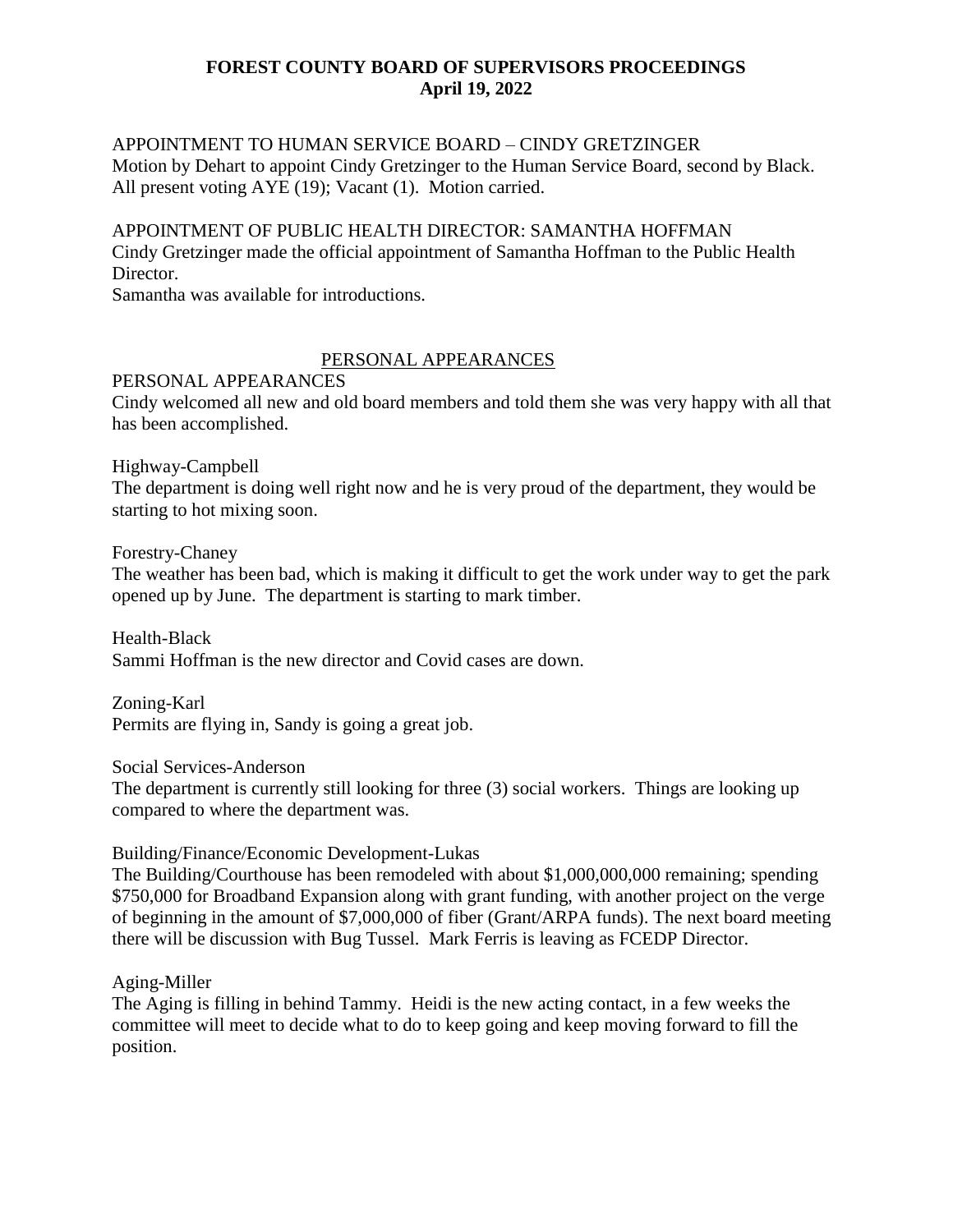Fair-Dehart

He will be scheduling a meeting in the near future. Nothing new.

Gretzinger told everyone they would be working on committee assignments on Thursday. If there is a committee anyone is interested in shoot her an email.

Payant wanted to introduce to the board members Chelsea Payant and let the board know the ½% sales tax is not something the county can do.

# RESOLUTIONS

# **Resolution – 17-2022 Offered by County Board Chair**

NOW, THEREFORE, BE IT RESOLVED THAT I, *Cindy Gretzinger, County Board Chairperson*, do hereby proclaim April 2022 as National County Government Month and encourage all county officials, employees, schools and residents to participate in county government celebration activities.

Motion by Dehart, second by Piasini to approve the resolution as presented. All present voting AYE (18); Absent (1). Motion carried.

# **Resolution – 18-2022 Offered by County Board Chair**

NOW, THEREFORE, BE IT RESOLVED, by the Forest County Board of Supervisors that the Department of Social Services budget shall be amended to reflect the office furniture and computer equipment purchase in a sum not to exceed \$4,000.00.

BE IT FURTHER RESOLVED, that the above-mentioned expenses shall be paid from the Social Services Fund.

Motion by Anderson, second by Chaney to approve the resolution as presented. All present voting AYE (18); Absent (1). Motion carried.

## **Resolution – 19-2022 Offered by Forestry and Recreation**

NOW, THEREFORE, BE IT RESOLVED, by the Forest County Board of Supervisors that the Forestry budget shall be amended to reflect the \$12,400.00 donated by the Lake Metonga Association shall be transferred from the General Fund to the Forestry Department Reserve Account to help pay for the improvements at the Veteran's Memorial Park. Motion by Chaney, second by Campbell to approve the resolution as presented. All present voting AYE (18); Absent (1). Motion carried.

# **Resolution- 20-2022 Offered by Forestry and Recreation**

NOW, THEREFORE, BE IT RESOLVED, by the Forest County Board of Supervisors that the Lumberjack Memorial Trails, Inc. shall be allowed to construct a building on the Wolf River State Trail provided the above-mentioned conditions are met, including the long-term lease requiring lessee be responsible for any and all costs associated with the building. Motion by Black, second by Dehart to approve the resolution as presented. All present voting AYE (18); Absent (1). Motion carried.